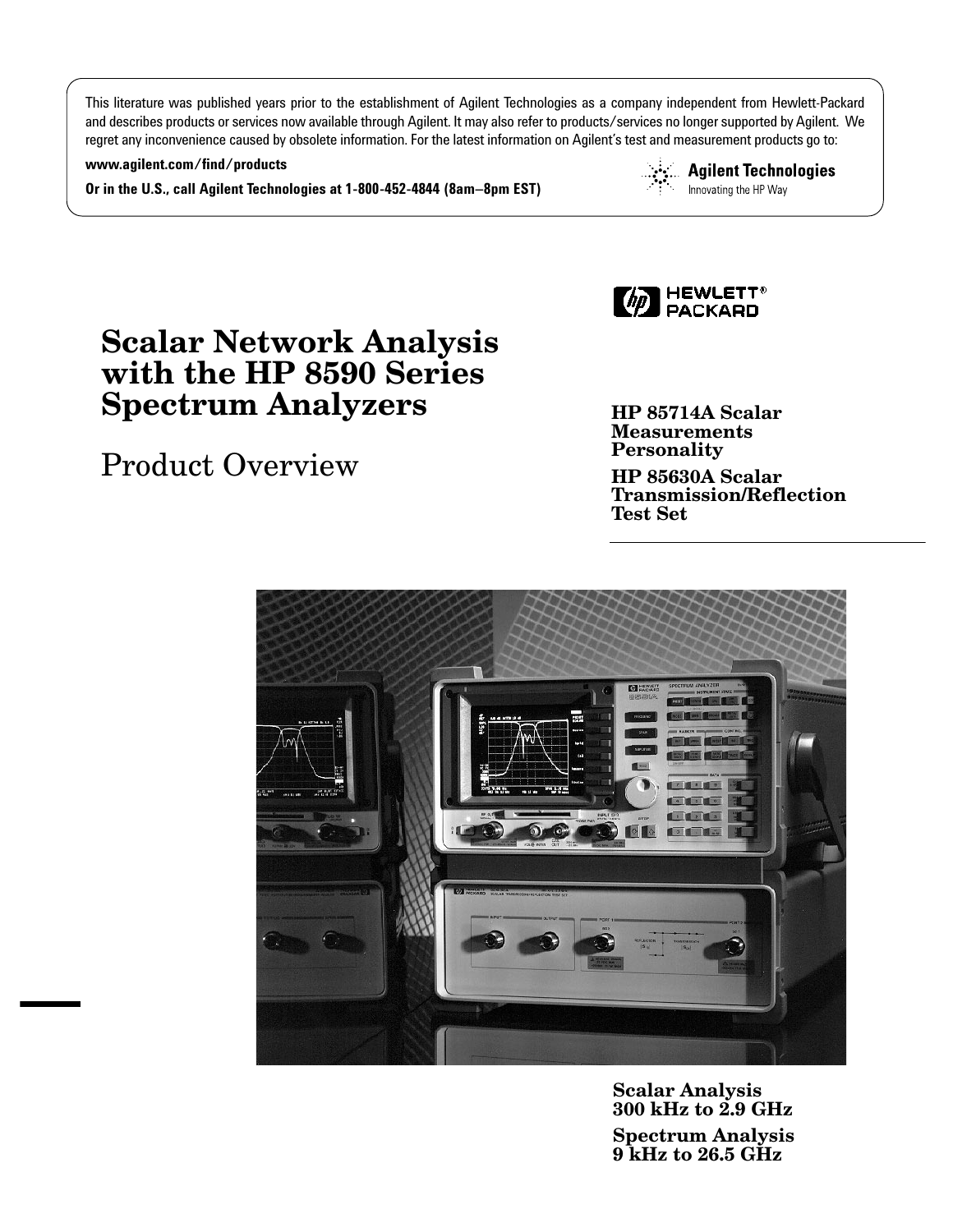

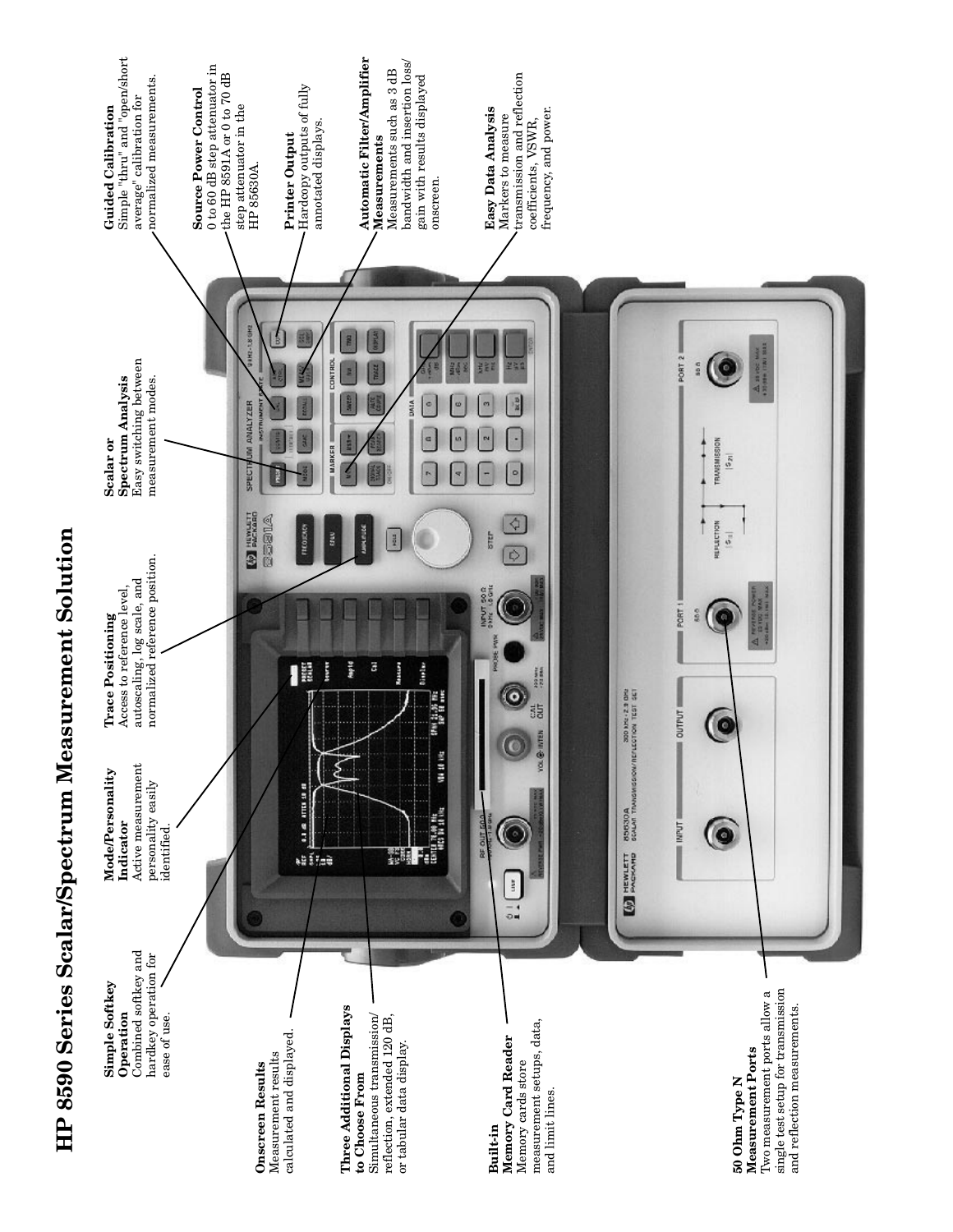### **Scalar analysis with HP 8590 series spectrum analyzers . . . a cost effective solution**

### **Features**

- **Simultaneous Transmission /Reflection Display**
- **Guided Calibration**
- **Pass /Fail Limit Line Testing**
- **120 dB Display**
- **One-Button Measurements** 3 dB or 6 dB Bandwidth Q Factor Shape Factor Insertion Loss/ Gain
- **Marker Measurements** Frequency Power Return Loss VSWR Reflection / Transmission Coefficients

HP 8590 series spectrum analyzers offer an economical and powerful solution for both your scalar network analysis and spectrum analysis needs. Add an HP 85714A scalar measurements personality and HP 85630A scalar transmission/ reflection test set to an HP 8590 series analyzer with optional built-in tracking generator, and you'll be performing fast and accurate scalar measurements from 300 kHz to 2.9 GHz. HP 8590 series spectrum analyzers are available from 9 kHz to 1.8, 2.9, 6.5, 12.8 or 26.5 GHz, depending on your application needs.

With a wide combination of products and options available, the HP 8590 series provides a versatile and easy-to-use scalar measurement solution.



transmission/reflection display, pass/fail testing using limit lines, and a 120 dB display for high dynamic-range measurements. Powerful one-button measurements provide onscreen results for test routines such as bandwidth, insertion loss/gain, Q, center frequency, and shape factor. To make testing even easier, HP 8590 series spectrum analyzers include guided OPEN/ SHORT average and THRU calibrations, and markers that readout frequency, power, return loss, VSWR, reflection coefficient, transmission coefficient, and insertion loss/gain. This broad range of transmission and reflection measurement capability is ideal for general-

Capabilities include simultaneous

### **Simultaneous transmission/ reflection display**

purpose component, sub-system,

and system testing.

View transmission and reflection trace data simultaneously on the display of the analyzer. You'll be able to adjust insertion loss on a filter while monitoring the effect on return loss.

The scalar/spectrum measurement solution accomplishes these measurements by switching the test set between transmission and reflection mode and updating the data on alternate sweeps. Fast, internal solid-state switching effectively allows a real-time update.

**The fast update in the simultaneous transmission/reflection display effectively allows for real-time measurements.**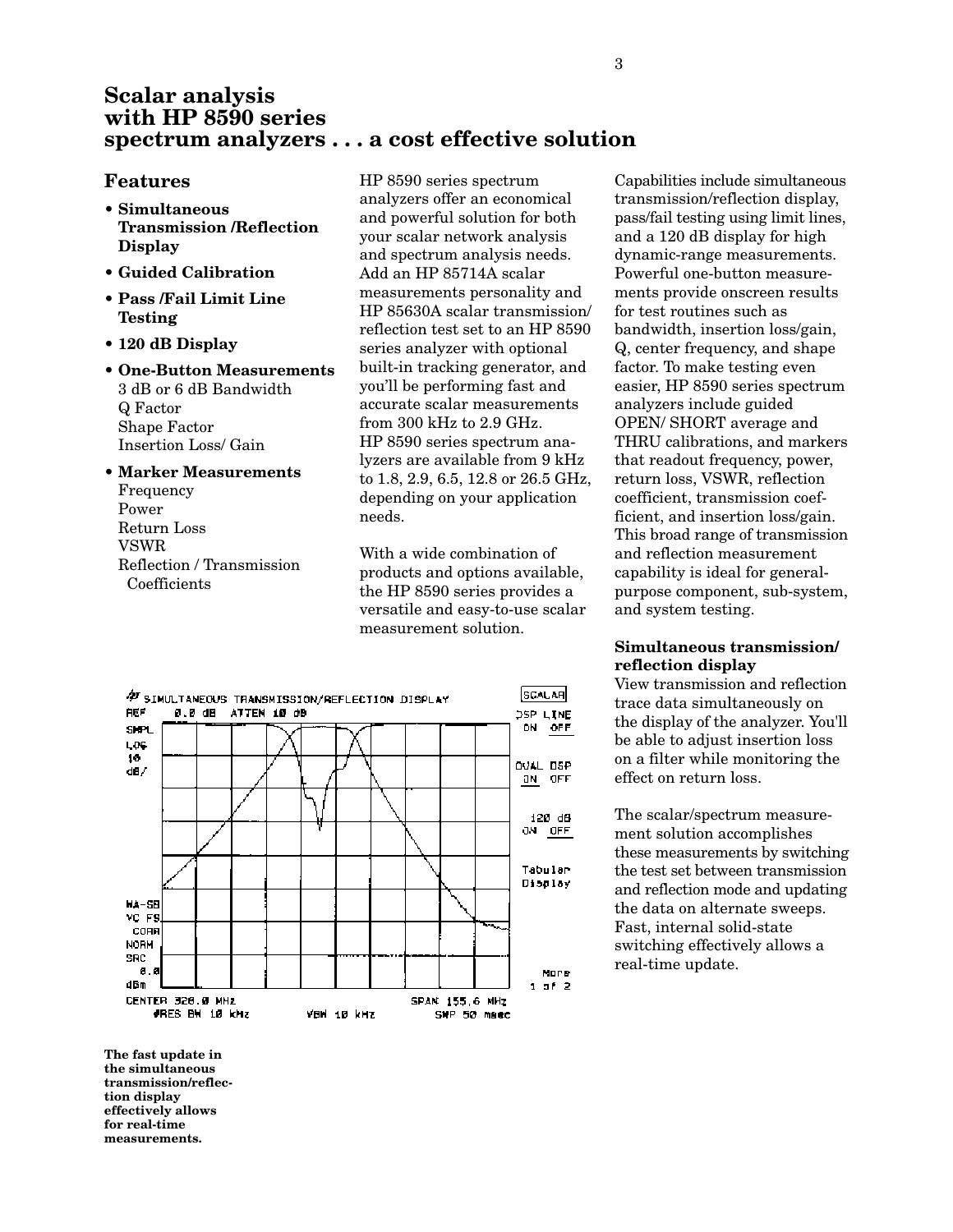### **Guided Calibration**

Accurate measurements require calibration. Guided calibration procedures lead any user through OPEN/SHORT average calibration for reflection measurements and THRU calibration for transmission measurements. And you won't have to re-calibrate every time you change measurement conditions; up to 10 sets of calibration data can be saved and recalled. You can change the log scale factor at any time from 0. 1 dB to 15 dB per division without affecting the calibration.

### **Pass/Fail Limit Line Testing**

Results from limit-line testing are displayed directly on the screen. You'll be able to determine instantly whether the device passed or failed the specified limits.

Since limit-lines are electronically drawn and the limit comparison is performed by the analyzer, you can be assured that your device is being consistently tested to the same specifications.

The "cal standard device" function uses your reference or standard device to automatically create upper and lower limit lines based upon the device's response. Or, you can use the built-in capability of the analyzer to create limit-lines to your specifications.

### **High Dynamic Range – 120 dB Display**

The combined spectrum analyzer and tracking generator permits a dynamic range of greater than 100 dB. A wide dynamic range is especially useful in measuring filter rejection and switch isolation. The full measurement range can be displayed with the 120 dB display function.







**message prompts lead the user through calibration procedures.**

**Onscreen**

**Automatically create pass/fail limit lines with the cal standard device function for fast and accurate testing.**

**The 120 dB extended display function allows for easy measurement of devices that require the full dynamic range capability of the spectrum analyzer and tracking generator.**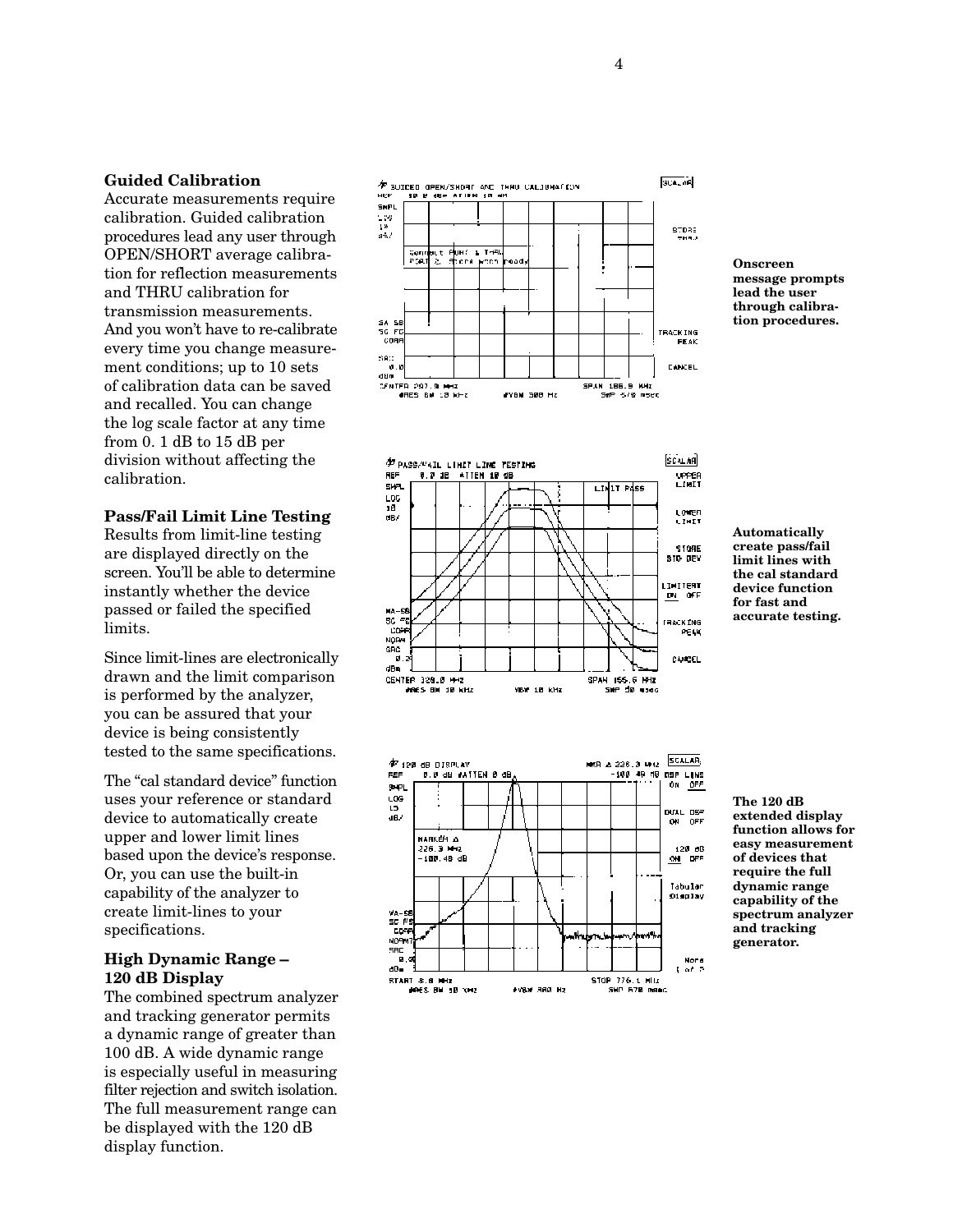### **One-Button Measurements**

With the bandwidth-measure ment function, you can measure the 3 dB, 6 dB, or any specified bandwidth. Insertion loss, center frequency, and Q are displayed along with the bandwidth. All measurement results are updated with each sweep, ideal for making real-time adjustments to devices.



**Continuous update of measurement results enables the user to make adjustments to a device and view the real-time effects.**

### **Data Output**

Data, most often presented using onscreen traces, can also be read using markers. Markers normally read the frequency and amplitude, but the scalar personality has functions to convert data to readout in transmission coefficient, insertion loss/gain, reflection coefficient, and VSWR.

If you prefer numerical information, you can choose an alternate tabular display format. You can specify up to 401 data points to be displayed. Tabular data can be sent directly to a printer for hardcopy output.

### **Programmability**

Improve test efficiency and reduce test time by programming your analyzer for your specific tests. The new measurement features included in the scalar personality are programmable over the HP-IB or RS-232 interfaces, as are all front-panel functions of the HP 8590 series.



**Marker measurement functions convert the marker value to the selected units and display the result on screen, as shown by the VSWR function.**

|                       | TABULAR DATA DISPLAY                                     |                                                      |                                                    |                                                                       | SCA∟ARİ                        |
|-----------------------|----------------------------------------------------------|------------------------------------------------------|----------------------------------------------------|-----------------------------------------------------------------------|--------------------------------|
| і Ривік Емст<br>(WHET |                                                          | TRANSHISSION<br>(10)                                 | <b>RETURN</b><br>LDSS 10D)                         | VSHR                                                                  | <b>TABULAR</b><br>OFF<br>OH.   |
|                       | 822.23<br>323.17<br>324.18<br>325.24<br>325.97<br>926.91 | $-1.18$<br>-1.18<br>一生,白色<br>-1.22<br>-1.86<br>-1.33 | 38.19<br>24.94<br>21.21<br>12.63<br>15.82<br>15.51 | 1.064 L<br>1.122.1<br>1 191 1<br>1.26% L<br>$1.297. \pm$<br>1, 403, 4 | <b>MUNDED</b><br><b>STUTCH</b> |
|                       | 327.54<br>928.78<br>329.74<br>330.65                     | -1.37<br>$-1.44$<br>-1.45<br>-1.49                   | 14.67<br>14.20<br>14.22<br>14.24                   | 1.455.1<br>1.484 1<br>1.497.4<br>1.490: 1                             | ≏≏∐nuT<br><b>PAGE ALL</b>      |
|                       | 331.68<br>332.55<br><b>SEAR 45</b>                       | $-1.54$<br>-1 59<br>-1.75                            | 13.95<br>13.22<br>11.60                            | 1.504.1<br>1.558:1<br>1.705:1                                         | VIEW<br>NEXT AS                |
|                       | 334.36<br>335.32<br>336 25<br>237.19                     | -2 05<br>-2 52<br>-3 28<br>-4.25.                    | 9.59<br>7.53<br>5 67<br>4.25                       | 1.992.1<br>6.458∷1<br>3.172.1<br>4.169:1                              | VILM<br>PREV PS                |
| <b>HP 85714A</b>      | 330. 12                                                  | -5.45.                                               | 9.20                                               | 5,490;1<br>Page 8 of 12                                               | Nore<br>1 of P                 |

**Numeric tabular data can be displayed and easily sent to a printer for hardcopy records.**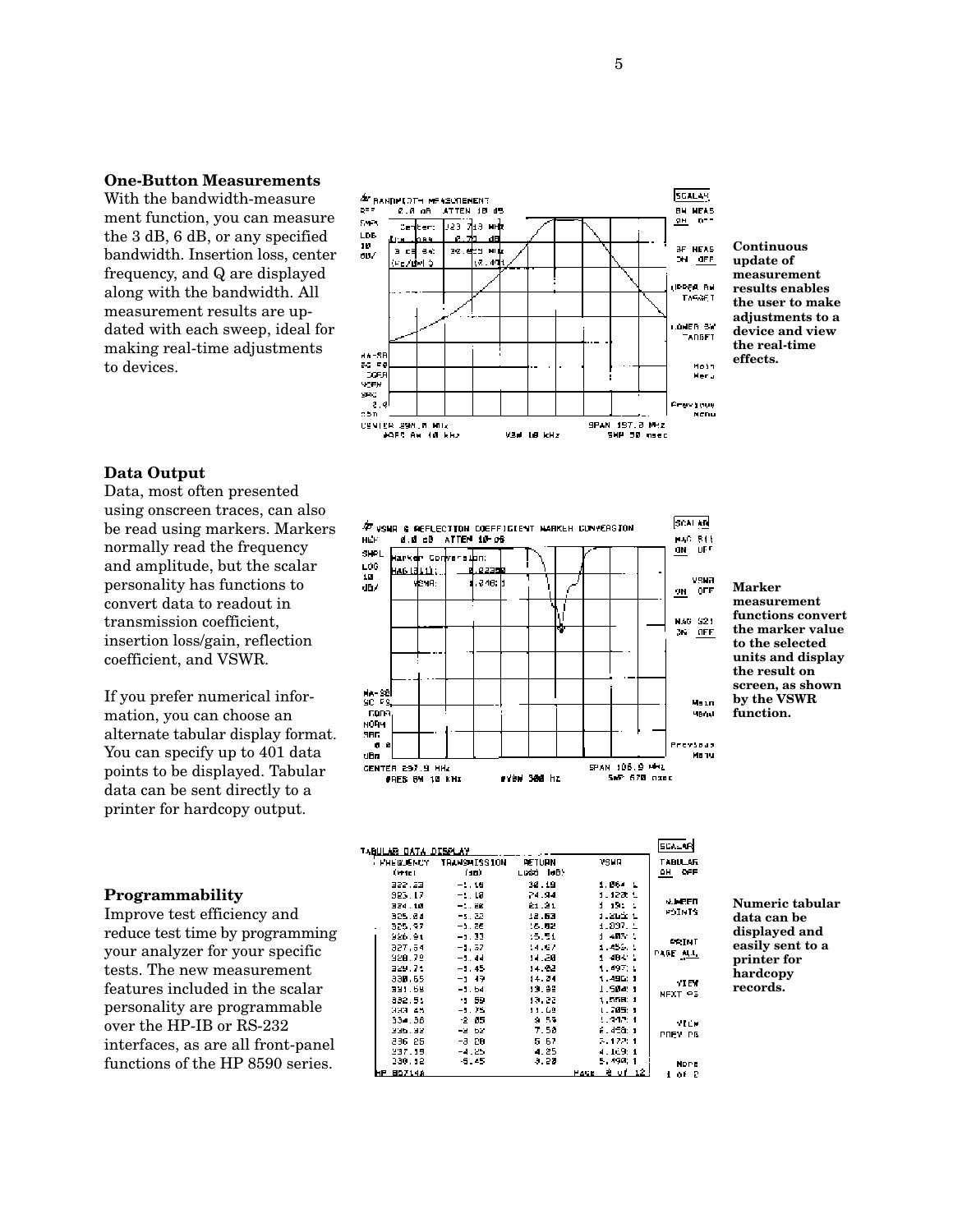

**Use the HP 85714A scalar measurements personality to enhance the transmission measurement capability of the HP 8590 series spectrum analyzers and tracking generator. Or, add the HP 85630A to enhance both transmission and reflection capability.**

### **HP 85714A Scalar Measurements Personality**

One of a series of applicationspecific downloadable programs for the HP 8590 series spectrum analyzers, the HP 85714A scalar measurements personality provides the user interface for the scalar measurement capabilities and the accessory scalar test set.

For greater measurement flexibility, the scalar personality can operate independent of the scalar test set, with just the spectrum analyzer and tracking generator combination. So, the scalar personality meets your needs whether you are interested in transmission measurements only, or both transmission and reflection measurements but want to use your own signal separation device (bridge or coupler). Both configurations let you perform the same measurements;

however, the simultaneous transmission/reflection display function requires the scalar test set.

### **Fully Capable Spectrum Analyzer**

Even when you consider all this scalar measurement capability, you shouldn't forget that this system is spectrum-analyzer based. The spectrum analyzer provides important benefits – a thorough analysis of components, sub-systems, and systems requires spectrum-measurement capabilities. You can easily perform harmonic, intermodulation distortion, noise, spur, frequency, and power testing. Each of these measurements is among those measurements for which the HP 8590 series of analyzers are designed.

| <b>Model</b>                                             | <b>Scalar and Spectrum Analysis Frequency Ranges (GHz)</b><br>2.9<br>1.8<br>6.5<br>0 | 26.5<br>22 |
|----------------------------------------------------------|--------------------------------------------------------------------------------------|------------|
| Built-in<br><b>Tracking Generator</b>                    | 100 kHz to 1.8 GHz                                                                   |            |
| <b>HP 8590L</b>                                          | 9 kHz to 1.8 GHz                                                                     |            |
| Built-in<br><b>Tracking Generator</b><br>HP 8591E        | 100 kHz to 1.8 GHz<br>9 kHz to 1.8 GHz                                               |            |
| Built-in<br><b>Tracking Generator</b><br><b>HP 8594E</b> | 9 kHz to 2.9 GHz<br>9 kHz to 2.9 GHz                                                 |            |
| Built-in<br><b>Tracking Generator</b>                    | 9 kHz to 2.9 GHz                                                                     |            |
| <b>HP 8595E</b>                                          | 9 kHz to 6.5 GHz                                                                     |            |
| Built-in<br><b>Tracking Generator</b>                    | 9 kHz to 2.9 GHz                                                                     |            |
| HP 8593E                                                 | 9 kHz to 22 GHz                                                                      |            |
|                                                          | Scalar Analysis Range<br>Spectrum Analysis Range                                     |            |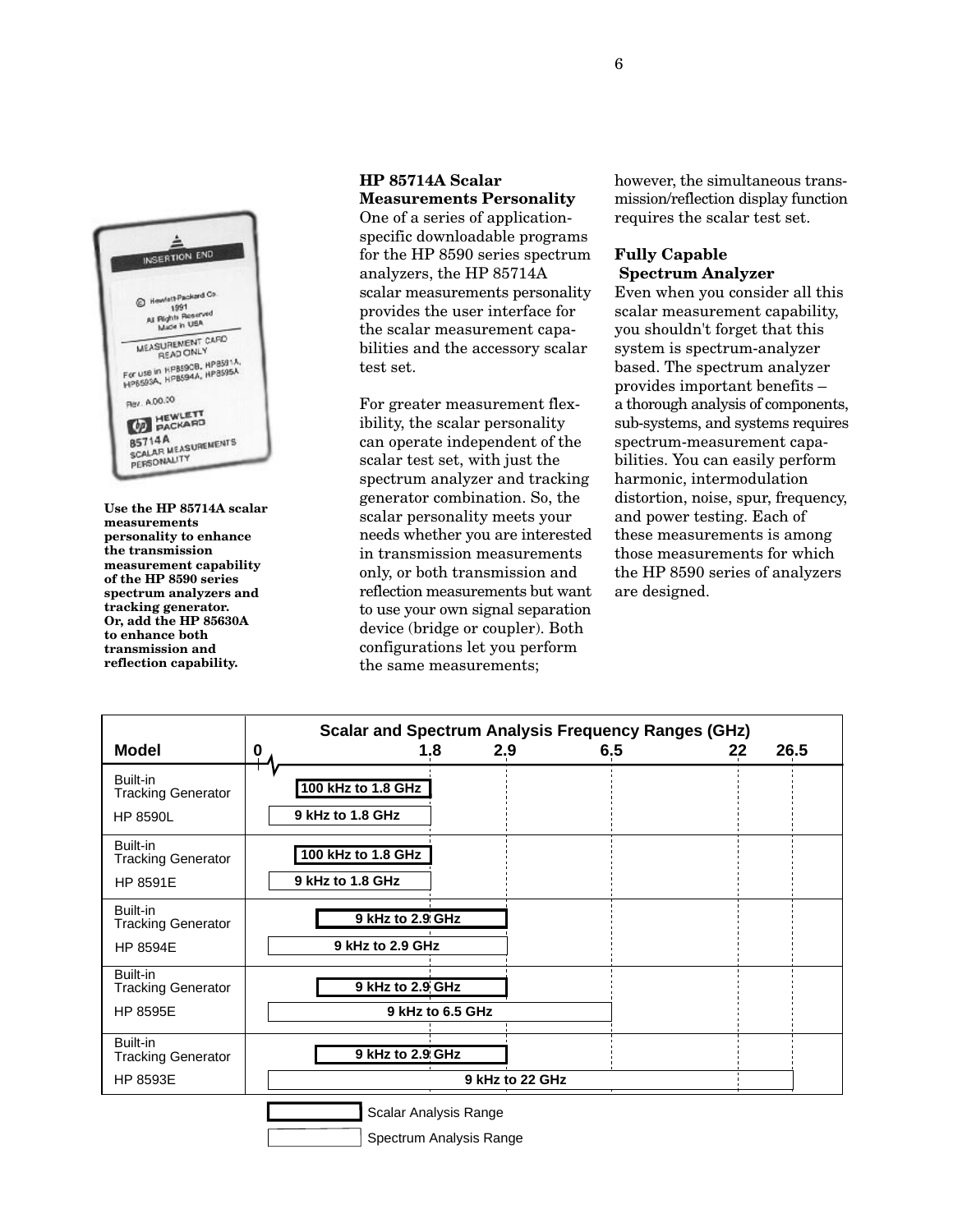## **System Characteristics**

Characteristics provide information about non-warranted instrument performance in the form of nominal values. These values are based on estimated worst-case system performance.

|                                                                                                                                         | Configuration<br>HP 8591E Opt. 010<br>HP 85630A<br>HP 85714A<br>$(f_{MAX} = 1.8 \text{ GHz})$                                                                                               | HP 8594E Opt. 010<br>HP 85630A Opt. 001<br>HP 85714A<br>$(f_{MAX} = 2.9$ GHz) |
|-----------------------------------------------------------------------------------------------------------------------------------------|---------------------------------------------------------------------------------------------------------------------------------------------------------------------------------------------|-------------------------------------------------------------------------------|
| <b>Directivity</b><br>300 kHz to 1.2 GHz<br>1.2 GHz to $f_{MAX}$                                                                        | 37.6 dB<br>35.8 dB                                                                                                                                                                          | 37.6 dB<br>35.8 dB                                                            |
| <b>Port 1 Effective</b><br>Source Match<br>(10 dB Source Atten<br>or Port 1 Atten)<br>300 kHz to 1.2 GHz<br>1.2 GHz to f <sub>MAX</sub> | 18.2 dB<br>17.5 dB                                                                                                                                                                          | 19.2 dB<br>18.5 dB                                                            |
| Port 2 Input Match<br>(10 dB Input Atten.<br>Spectrum Analyzer)<br>300 kHz to 1.2 GHz<br>1.2 GHz to $f_{MAX}$                           | 15.3 dB<br>12.0 dB                                                                                                                                                                          | 15.3 dB<br>12.0 dB                                                            |
| <b>Dynamic Range</b><br>300 kHz to 1.2 GHz<br>1.2 GHz to f <sub>MAX</sub>                                                               | 86 dB<br>83 dB                                                                                                                                                                              | 91 dB<br>95 dB                                                                |
| 100 kHz to 1.8 GHz<br>300 kHz to 2.9 GHz                                                                                                | 106 dB <sup>1</sup>                                                                                                                                                                         | 113 dB <sup>1</sup>                                                           |
| <b>Isolation</b><br>300 kHz to 1.2 GHz<br>1.2 GHz to $f_{MAX}$                                                                          | 100 dB<br>97 dB                                                                                                                                                                             | 100 dB<br>97 dB                                                               |
| <b>Sweep Time</b><br>(10 kHz RBW,<br>10 kHz VBW)                                                                                        | 50 ms/401 pts                                                                                                                                                                               | 58 ms/401 pts                                                                 |
| <b>Frequency Accuracy</b><br><b>Readout Accuracy</b><br>(Start, Stop, Center, Marker)                                                   |                                                                                                                                                                                             |                                                                               |
| Freq Span ≤10 MHz<br>Freq Span >10 MHz                                                                                                  | $\pm$ (freq readout x freq reference error <sup>2</sup> + 3.0% of span<br>+20% of RBW + 100 Hz)<br>$\pm$ (freq readout x freq reference error <sup>2</sup> +3.0% of span<br>$+20\%$ of RBW) |                                                                               |
| <b>Amplitude Accuracy</b>                                                                                                               | (After normalization, with pre-normalized trace starting at reference level)                                                                                                                |                                                                               |

| Log Incremental Acc. | $\pm$ 0.2 dB/2 dB, 0 to $-70$ dB from ref. level |
|----------------------|--------------------------------------------------|
| Log Max. Cumulative  | $\pm$ 0.75 dB, 0 to -60 dB from ref. level       |
|                      | $\pm$ 1.0 dB, 0 to -70 dB from ref. level        |

**HP 85630A Specifications**

7

Specifications describe the instrument's fully warranted performance.

| Frequency Range 300 kHz to 2.9 GHz                                        |                                                                              |  |
|---------------------------------------------------------------------------|------------------------------------------------------------------------------|--|
| Port Match<br><b>RF</b> Input<br>300 kHz to 1.2 GHz<br>1.2 GHz to 2.9 GHz | $>20.5$ dB<br>$>19.7$ dB                                                     |  |
| <b>RF Output</b><br>300 kHz to 1.2 GHz<br>1.2 GHz to 2.9 GHz              | $>18.2$ dB<br>$>16.9$ dB                                                     |  |
| Port 1<br>300 kHz to 1.2 GHz<br>1.2 GHz to 2.9 GHz                        | $>18.5$ dB<br>$>16.3$ dB                                                     |  |
| Port 2<br>300 kHz to 1.2 GHz<br>1.2 GHz to 2.9 GHz                        | $>18.5$ dB<br>$>16.3$ dB                                                     |  |
| <b>Insertion Loss</b><br>RF Input to Port 1<br>RF Output to Port 2        | $<$ 10 dB<br>$<$ 10 dB                                                       |  |
| <b>Directivity</b><br>300 kHz to 1.2 GHz<br>1.2 GHz to 2.9 GHz            | $>35$ dB<br>$>30$ dB                                                         |  |
| <b>Isolation</b><br>RF Input to RF Output                                 | >100 dB                                                                      |  |
| General                                                                   |                                                                              |  |
| <b>Port Connectors</b>                                                    | 50 $\Omega$ Type N (f)                                                       |  |
| <b>Operating Level</b><br>RF Input<br>Port 1                              | $+30$ dBm (1 watt) CW<br>25 VDC, +20 dBm (0.1W)                              |  |
| Power                                                                     | +15 VDC, -15 VDC,<br>$+5$ VDC                                                |  |
| <b>Dimensions</b>                                                         | 340 (W) x 140 (H) x 465 (D) mm<br>$(13.5 \times 5.6 \times 18.3 \text{ in})$ |  |



**Weight** 6.8 kg (15 lbs) net

1. This range available when bypassing the HP 85630A and connecting DUT between tracking generator output and spectrum analyzer input. 2. Refer to spectrum analyzer datasheet.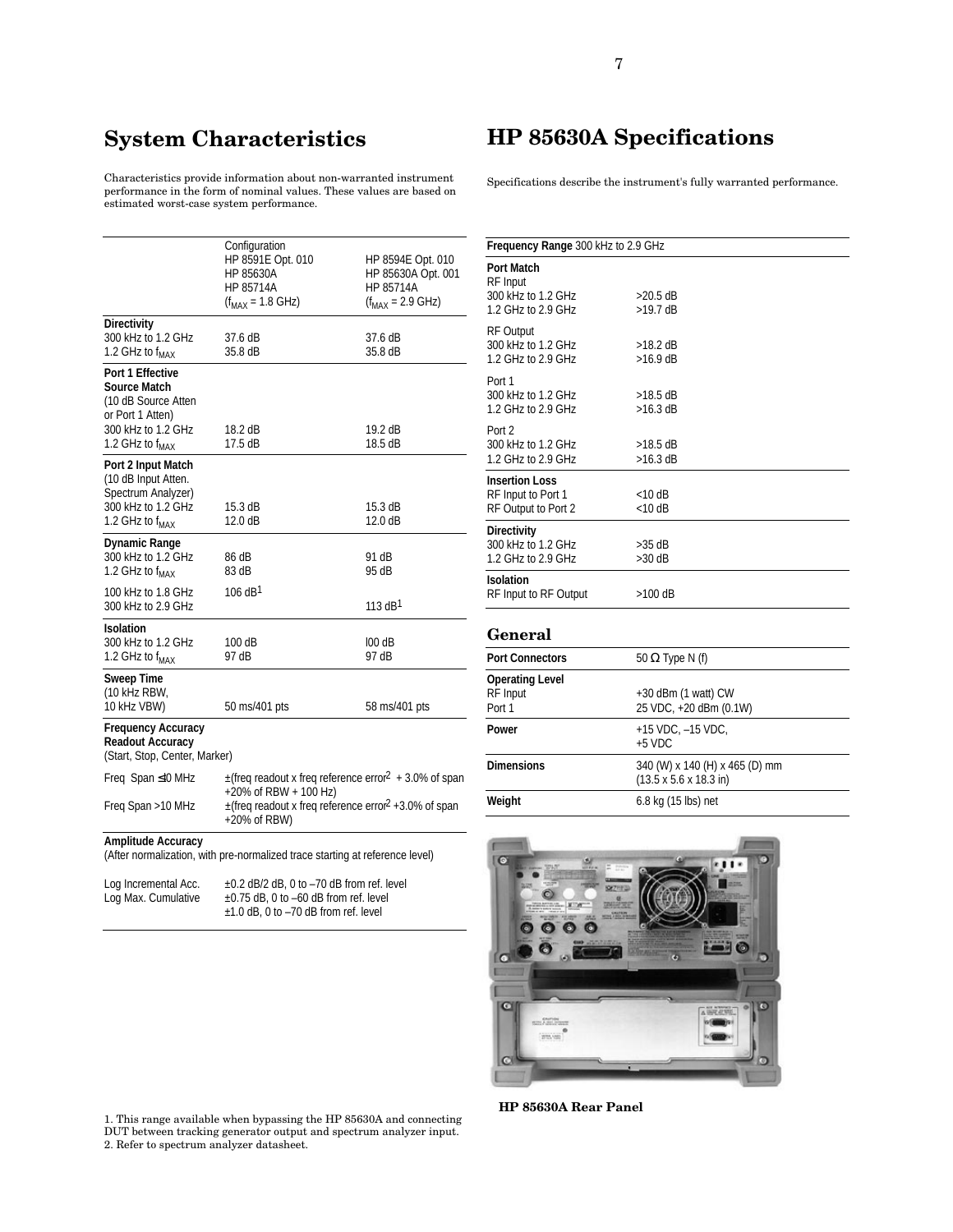### **HP 8590 Series Scalar/Spectrum Measurement Solutions Comparison Table**

| Feature                                                           | HP 8590 Series Spectrum<br>Analyzer and Tracking<br>Generator | HP 85714A Scalar<br><b>Measurements Personality</b><br>HP 8590 Series Spectrum | HP 85630A Scalar<br><b>Transmission/Reflection</b><br><b>Test Set</b>                                                |
|-------------------------------------------------------------------|---------------------------------------------------------------|--------------------------------------------------------------------------------|----------------------------------------------------------------------------------------------------------------------|
|                                                                   |                                                               | Analyzer and Tracking<br>Generator                                             | HP 85714A Scalar<br><b>Measurements Personality</b><br>HP 8590 Series Spectrum<br>Analyzer and Tracking<br>Generator |
|                                                                   |                                                               |                                                                                |                                                                                                                      |
| <b>Limit Lines</b>                                                | $\bullet$                                                     | $\bullet$                                                                      | $\bullet$                                                                                                            |
| Normalization                                                     | $\bullet$                                                     | $\bullet$                                                                      | $\bullet$                                                                                                            |
| > 80 dB Dynamic Range                                             | $\bullet$ 1                                                   | $\bullet$ <sup>1</sup>                                                         | $\bullet$                                                                                                            |
| Log Scale 0.1 to 15 dB/division                                   | $\bullet$                                                     | $\bullet$                                                                      | $\bullet$                                                                                                            |
| <b>Guided "Thru" Calibration</b>                                  |                                                               | $\bullet$                                                                      | $\bullet$                                                                                                            |
| Guided "Open/Short" Calibration                                   |                                                               | 2                                                                              | $\bullet$                                                                                                            |
| Autoscaling                                                       |                                                               | $\bullet$                                                                      | ٠                                                                                                                    |
| Cal Data Storage/Recall                                           |                                                               | $\bullet$                                                                      | $\bullet$                                                                                                            |
| One Button<br>Center Frequency Measurement                        |                                                               |                                                                                |                                                                                                                      |
| One Button<br><b>Insertion Loss/Gain Measurement</b>              |                                                               | ٠                                                                              |                                                                                                                      |
| One Button 3 dB or X dB<br><b>Bandwidth Measurement</b>           |                                                               | C                                                                              |                                                                                                                      |
| One Button Shape Factor Measurement                               |                                                               | $\bullet$                                                                      |                                                                                                                      |
| 120 dB Extended Display                                           |                                                               | $\bullet$                                                                      | ٠                                                                                                                    |
| Tabular Data Display                                              |                                                               | $\bullet$                                                                      | $\bullet$                                                                                                            |
| <b>Transmission Coefficient</b><br><b>Measurement Marker</b>      |                                                               | $\bullet$                                                                      | $\bullet$                                                                                                            |
| <b>Reflection Coefficient</b><br><b>Measurement Marker</b>        |                                                               | 2                                                                              |                                                                                                                      |
| <b>VSWR Measurement Marker</b>                                    |                                                               | 2                                                                              | $\bullet$                                                                                                            |
| <b>Return Loss Measurement</b>                                    |                                                               | $\overline{2}$                                                                 | $\bullet$                                                                                                            |
| Simultaneous<br>Transmission/Reflection Display                   |                                                               |                                                                                |                                                                                                                      |
| Automatic Switching Between<br><b>Transmission and Reflection</b> |                                                               |                                                                                |                                                                                                                      |
| Source Attenuation                                                | 3                                                             |                                                                                |                                                                                                                      |

1. Actual dynamic range capability >100 dB. 2. Available, but signal separation device required for measurement. 3. Available in HP 8591 Option 010